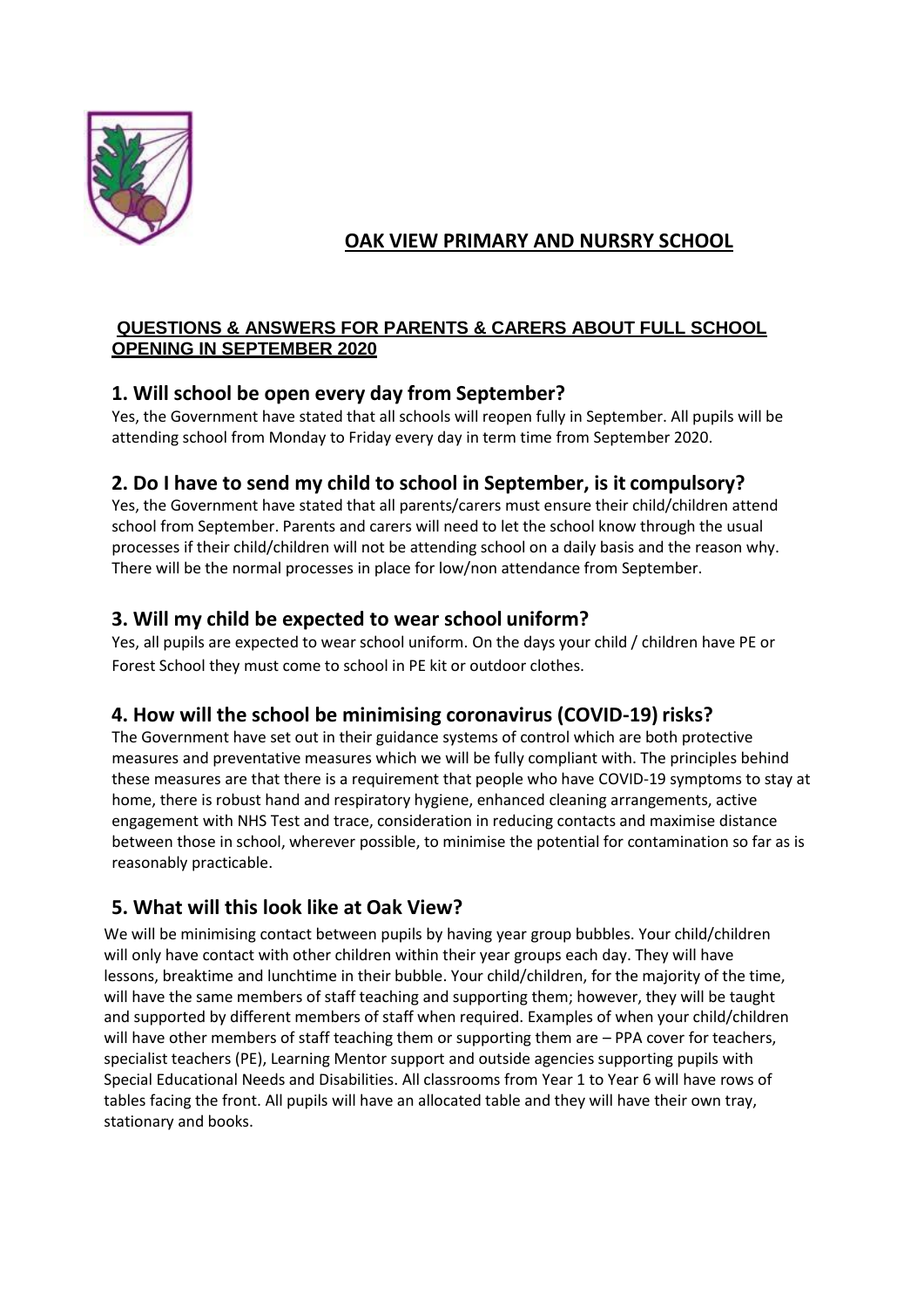# **6. What are the other main safety procedures you will have in place in school?**

As well as minimising contact between pupils and staff social distancing we will adhere to the Government guidance on safety and protective measures throughout the school day which states: *This is the set of actions schools must take. They are grouped into 'prevention' and 'response to any infection' and are outlined in more detail in the sections below.*

#### *Prevention:*

*1) minimise contact with individuals who are unwell by ensuring that those who have coronavirus (COVID-19) symptoms, or who have someone in their household who does, do not attendschool*

*2) clean hands thoroughly more often than usual*

*3) ensure good respiratory hygiene by promoting the 'catch it, bin it, kill it' approach*

*4) introduce enhanced cleaning, including cleaning frequently touched surfaces often, using standard products such as detergents and bleach*

*5) minimise contact between individuals and maintain social distancing wherever possible*

*Numbers 1 to 4 must be in place in all schools, all the time.*

*Number 5 must be properly considered and schools must put in place measures that suit their particular circumstances.*

#### *Response to any infection:*

*6) engage with the NHS Test and Trace process*

*7) manage confirmed cases of coronavirus (COVID-19) amongst the school community*

*8) contain any outbreak by following local health protection team advice* 

*Numbers 7 to 9 must be followed in every case where they are relevant.*

### **7. Will teachers, staff and pupils have to use Personal Protective equipment (PPE)?**

Government guidance states state that teachers, staff and pupils will not generally use PPE. If a child becomes unwell and is displaying symptoms of COVID-19, staff will have to isolate that child from others and use PPE to protect themselves. In some circumstances, for example where a child needs personal care or has specific additional needs, staff will use PPE whilst they support a child.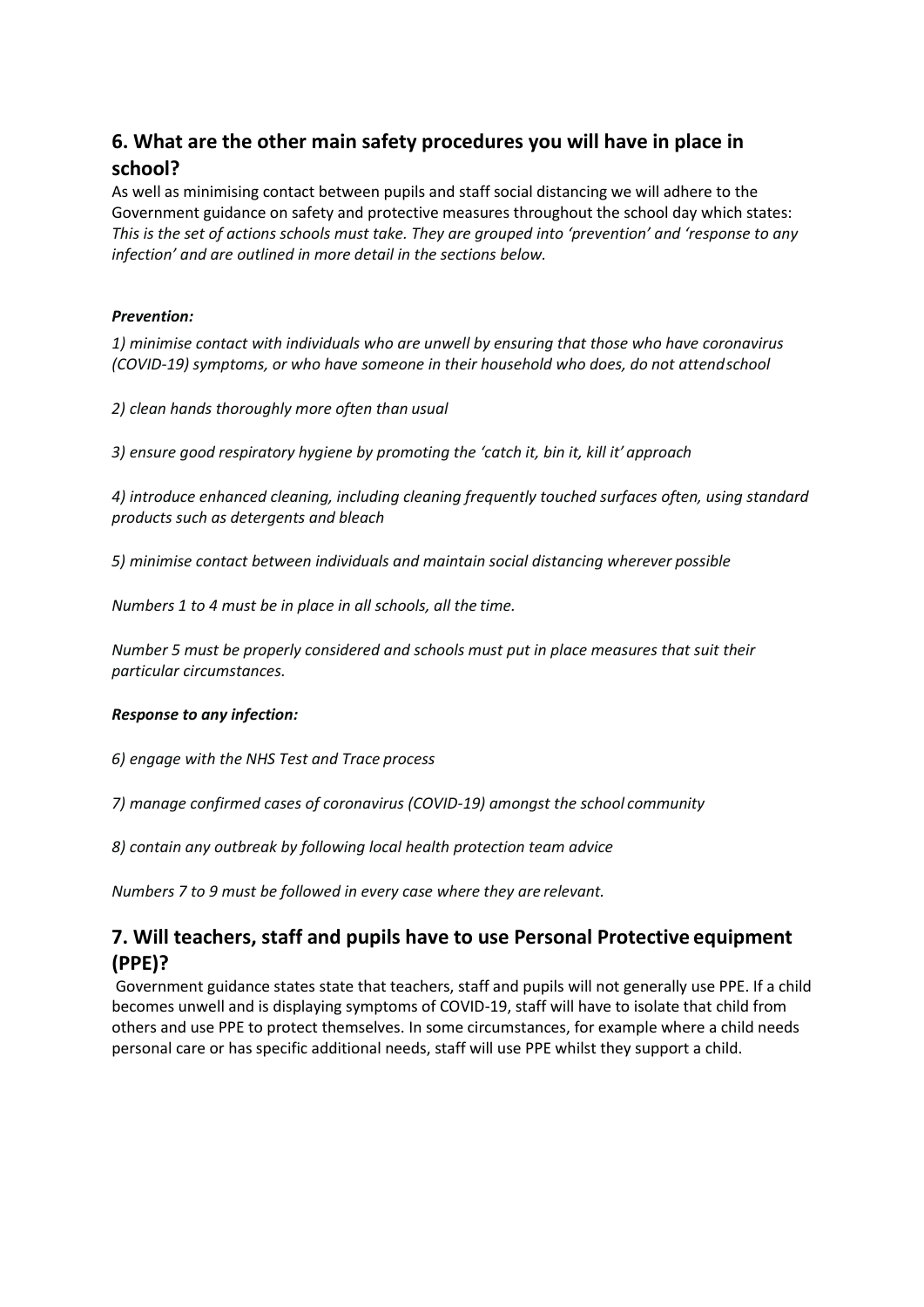#### **8. Will these measures mean that no-one will contract COVID-19?**

No. COVID-19 can be contracted from anywhere and brought into school by one person who transmits it on. By maintaining year group bubbles and minimising contact with other groups, and staff social distancing as much as possible, we reduce the risk of transmission. It is important that parents/carers and pupils outside of school also follow the Government guidance on minimising the risk of transmission. **If a child tests positive for COVID-19, their whole year group bubble, including staff in that group has to be absent from school for 14 days as per government guidance.**

#### **9. What happens if a child has symptoms?**

Ensuring that pupils, staff and other adults do not come into the school if they have coronavirus (Covid-19)symptoms , or have tested positive in the last 7 days, and ensuring anyone developing those symptoms during the school day is sent home, are essential actions to reduce the risk in schools and further drive down transmission of coronavirus (COVID-19).

**If anyone in the school or at home becomes unwell with a new, continuous cough or a high temperature, or has a loss of, or change in, their normal sense of taste or smell (anosmia), they must be sent home or stay at home and follow stay at home: guidance for households with possible or confirmed coronavirus (COVID-19) infection, which sets out that they must self-isolate for at least 7 days and should arrange to have a test to see if they have coronavirus (COVID-19). Other members of their household (including any siblings) should self-isolate for 14 days from when the symptomatic person first had symptoms.**

If a child is awaiting collection, they will be moved to a room where they can be isolated behind a closed door, depending on the age and needs of the child, with appropriate adult supervision if required.

The school will engage with the NHS Test and Trace process if there is a positive case of COVID-19 in the school.

#### **10. What will be happening at lunchtimes?**

For the first half term all children will need a packed lunch that will be eaten either in their classroom or on the school field (depending upon weather). We will be providing Free School Meals (FSM) for those from Year R to Year 6 who qualify. There will be staggered lunchtimes, as there is in normal circumstances. Each whole class bubble will be allocated a zone in either the playground or Multi Use Games Area (MUGA). Reception pupils will be allocated a zone in the Reception outdoor area. There may be times that your child's whole class bubble will be in the classroom rather than outside.

#### **11. How will my child access the school building?**

We will operate staggered start and finish times and specific locations for year groups. The one way system will remain, with only one adult family member allowed on the school site.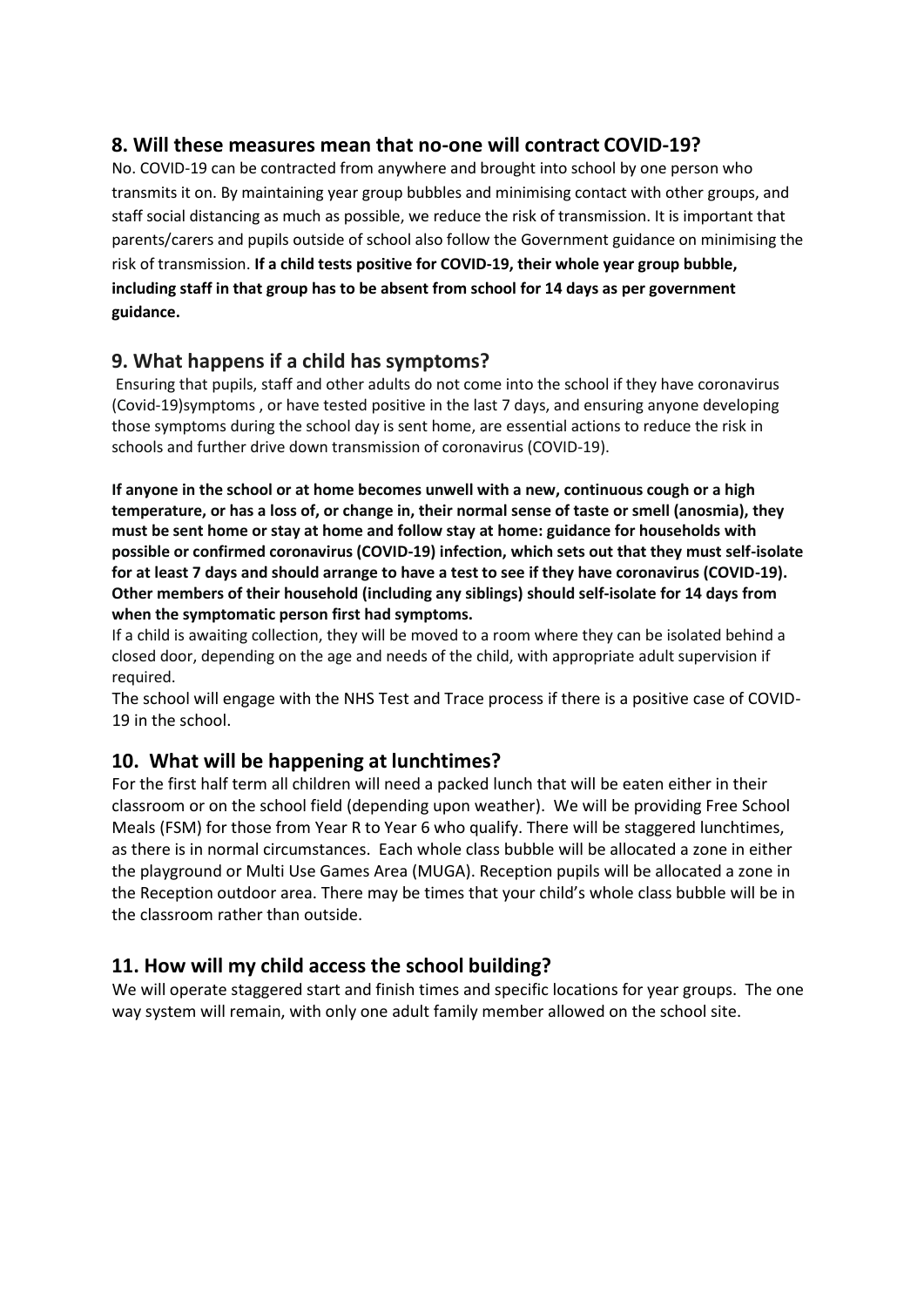# **12. How will the school reduce the number of parents and children on the playground at the beginning and end of the school day?**

Start and end times will be staggered, with some classes starting and finishing slightly earlier than others. We will have different entrances and exits and there will be designated routes into and out of school, these must be followed by parents/carers. Only 1 adult should drop off a child and ensure that they socially distance from other adults on the school site. Parents/carers will not be able to remain on the school site once their child/children have entered or left the building, you must leave straight away and ensure that social distancing measures are followed at all times both inside and outside of the school premises. If you have more than one child at school and they are in different year groups please make sure you wait in an appropriate place, in the school grounds, and social distance at all times.

# **13. Will parents/carers be able to go into the main office or speak to teachers?**

The office will remain closed to parents, if you need to speak to the office staff please either call, email or speak to a member of staff on the school gate. We will be continuing with a maximum of two people in the main entrance area if parents/carers need to speak to an Admin member of staff urgently or if they are collecting their child early. To minimise contact we ask that all parents/carers make an appointment to speak to their child's teacher or a member of the Senior Leadership Team. If at all possible this will then result in a telephone conversation.

## **14. Will school be running Breakfast Club and After School Clubs?**

Breakfast Club – unfortunately, we are unable to run Breakfast Club as we normally do from September. We will follow government guidelines and reevaluate the situation at Autumn half term if possible.

After School Clubs (school) – unfortunately, we are unable to run clubs as we normally do from September. We will follow government guidelines and reevaluate the situation at Autumn half term if possible.

## **15. What will my child be doing in school?**

The focus for schools in the autumn will be upon ensuring that pupils are ready to learn and as such social and emotional learning will be prioritised. The act of recovery is at least as much an emotional and social one, as it is academic, and our ability to recognise and plan for this will be at the heart of our learners' eventual success.

# **16. What should my child bring from home?**

They can bring their book bag, lunchbox and bottle of water. No stationary, toys or any other items will be allowed in this first half term.